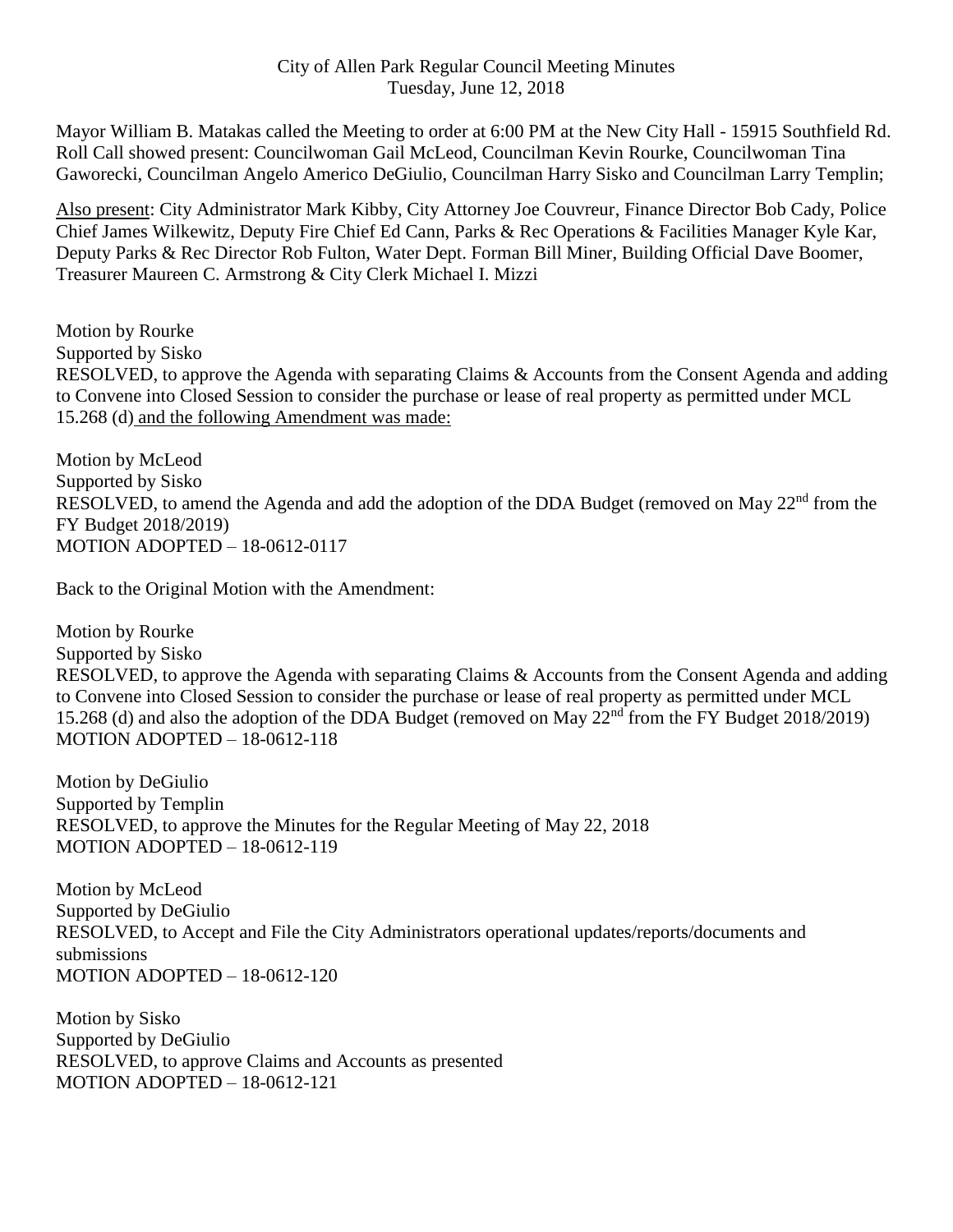Motion by Rourke Supported by Templin RESOLVED, to approve the following Consent Agenda Items:

## **A. Purchasing Actions**

- **2.** Payroll Report
- **B. Finance Actions**
	- 1 May 2018 1. Finance Overview 2. Budget to Actual Report 3. Balance Sheet 4. Cash Flow

## **C. Licenses & Permits**

- 1 Inter-City Baptist Church Annual Fireworks Display on June 24, 2018 Pending final approval from Fire
- 2 Door to Door Solicitation Permit #03-2018 received from Monica Negrete of Monica's Educational System to sell Educational Books & Software with a \$300.00
- 3 Ice Cream Vendor Permit #01-2018 Tina Eismann of All American Super Hero Ice Cream 1 Truck \$200
- 4 Ice Cream Vendor Permit #02-2018 Sandra Humbarger of Humbarger Ice Cream 1 Truck \$200
- 5 Curbside Pickup Permit #02-2018 Salome Garcia \$50

6 Parade Permit #02-2018 – Downriver Runners on August 4, 2018- Annual Street Fair Run – fee waived MOTION ADOPTED – 18-0612-122

Motion by DeGiulio Supported by Gaworecki RESOLVED, to approve the DDA to Close down Allen Rd. on June 20, 2018 for the Annual Classic Car Show from 2:30 PM until 10 PM MOTION ADOPTED – 18-0612-123

Motion by McLeod Supported by Rourke RESOLVED, to approve the DDA to Close down the City Parking Lot between Southfield and Philomene on September 22, 2018 for the Annual Touch-A-Truck Event from 11 AM to 3 PM MOTION ADOPTED – 18-0612-124

Motion by Templin Supported by DeGiulio RESOLVED, to approve the Settlement of Claim with Time Equity for \$99,546.10 for the renovation of the temporary City Hall with the funds to come out of Capital Improvements budget Acct. # 401-000-985-001 MOTION ADOPTED – 18-0612-125

Motion by Rourke Supported by DeGiulio RESOLVED, to approve the DDA Budget (removed on May  $22<sup>nd</sup>$  from the FY Budget 2018/2019) MOTION ADOPTED – 18-0612-126 with DeGiulio & Gaworecki casting NO votes

Motion by Rourke Supported by DeGiulio RESOLVED, to Convene into Closed Session to consider the purchase or lease of real property as permitted under MCL 15.268 (d) Roll Call Vote: Unanimous MOTION ADOPTED – 17-0612-127

The door was closed at 6:40 PM